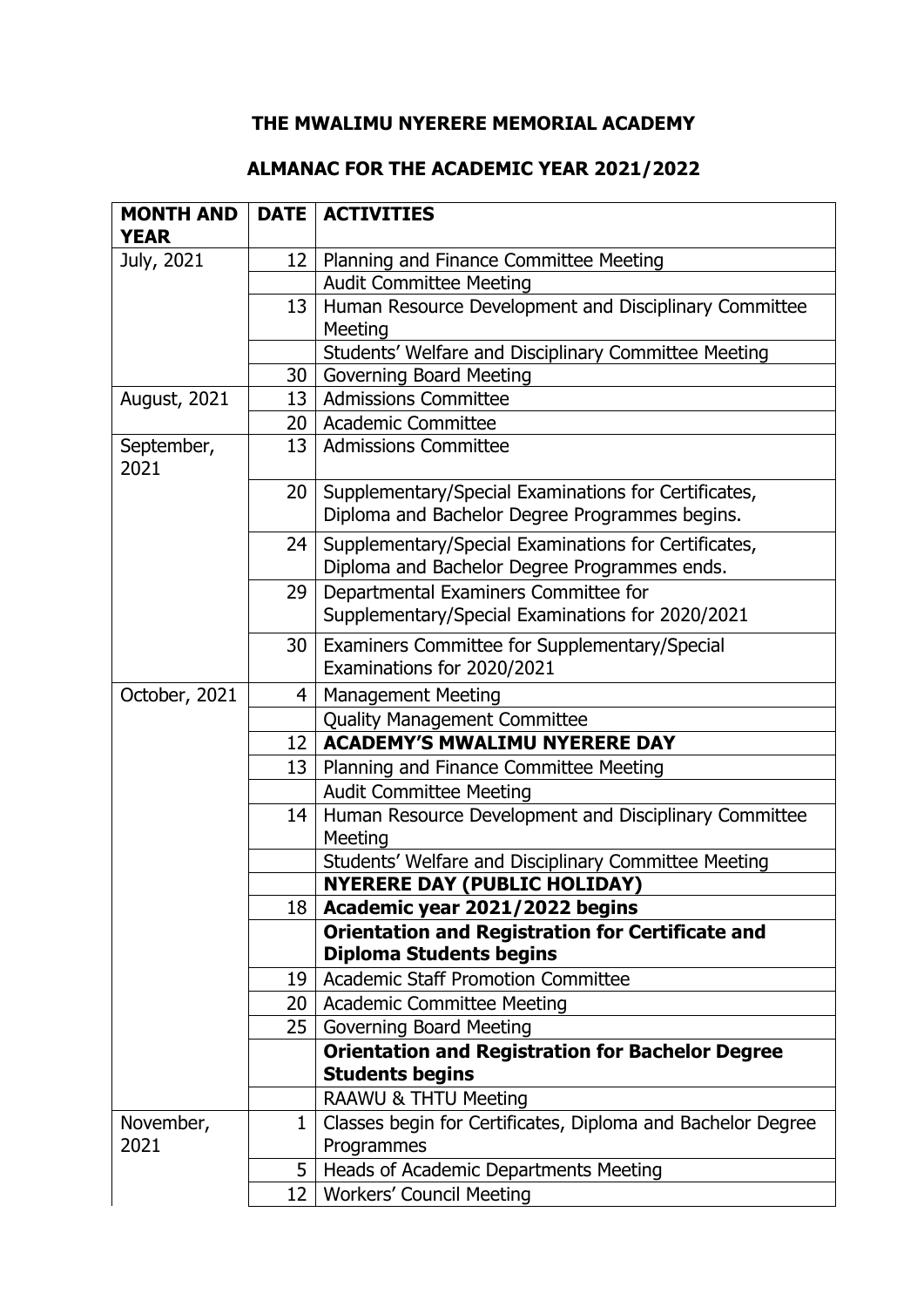| <b>MONTH AND</b>  |                 | <b>DATE   ACTIVITIES</b>                                       |
|-------------------|-----------------|----------------------------------------------------------------|
| <b>YEAR</b>       |                 |                                                                |
|                   | 18              | <b>MASO WELCOMING FIRST YEAR STUDENTS</b>                      |
|                   | 19              | Rector's welcoming speech to First year students.              |
|                   | 22              | <b>Management Meeting</b>                                      |
|                   | 25 <sub>2</sub> | Convocation                                                    |
|                   | 26              | 16 <sup>th</sup> Graduation Ceremony (Kivukoni Campus)         |
|                   | 29              | 6 <sup>th</sup> Graduation Ceremony (Karume Campus)            |
| December,         | 10              | Deputy Rector's Meeting with Academicians                      |
| 2021              |                 |                                                                |
|                   | 13              | Test one for Certificates, Diploma, Bachelor and Masters       |
|                   |                 | begins.                                                        |
|                   | 17              | Test one for Certificates, Diploma, Bachelor and masters       |
|                   |                 | ends                                                           |
|                   |                 | <b>Integrity Committee Meeting</b>                             |
|                   | 24 I            | <b>Christmas Break begins</b>                                  |
|                   | 25              | <b>CHRISTMAS DAY (PUBLIC HOLIDAY)</b>                          |
|                   | 26              | <b>BOXING DAY (PUBLIC HOLIDAY)</b>                             |
|                   | 29              | <b>AIDS Committee Meeting</b>                                  |
|                   | 30              | Field Attachment Training Committee                            |
| January, 2022     | 1               | <b>NEW YEAR (PUBLIC HOLIDAY)</b>                               |
|                   | 3 <sup>1</sup>  | <b>Christmas Break ends, and Classes begin</b>                 |
|                   | 5               | <b>Academic Staff Promotion Committee</b>                      |
|                   |                 | Executive Committee of the Worker's Council Meeting            |
|                   | $10-1$          | <b>Management Meeting</b>                                      |
|                   | 11              | MASO - MEETING                                                 |
|                   |                 | <b>Worker's Council Meeting</b>                                |
|                   | 12 I            | ZANZIBAR REVOLUTION DAY (PUBLIC HOLIDAY)                       |
|                   | 17 <sup>1</sup> | Planning and Finance Committee Meeting                         |
|                   |                 | <b>Audit Committee Meeting</b>                                 |
|                   | 18              | Human Resource Development and Disciplinary Committee          |
|                   |                 | Meeting                                                        |
|                   |                 | Students' Welfare and Disciplinary Committee Meeting           |
|                   | 19              | <b>Academic Committee Meeting</b>                              |
|                   | 17              | Test Two for Certificates, Diploma, Bachelor and Masters       |
|                   |                 | begins                                                         |
|                   | 21              | Test Two for Certificates, Diploma, Bachelor and Masters       |
|                   |                 | ends                                                           |
|                   | 29              | Governing Board Meeting                                        |
| February,<br>2022 | 1               | MASO - Management Consultative Meeting                         |
|                   | 4               | Advertisement of Programmes for the Academic year<br>2020/2021 |
|                   | 5               | Appointment Committee Meeting (Junior and Middle Cadres)       |
|                   | 8               | Deputy Rector's Meeting with Academicians                      |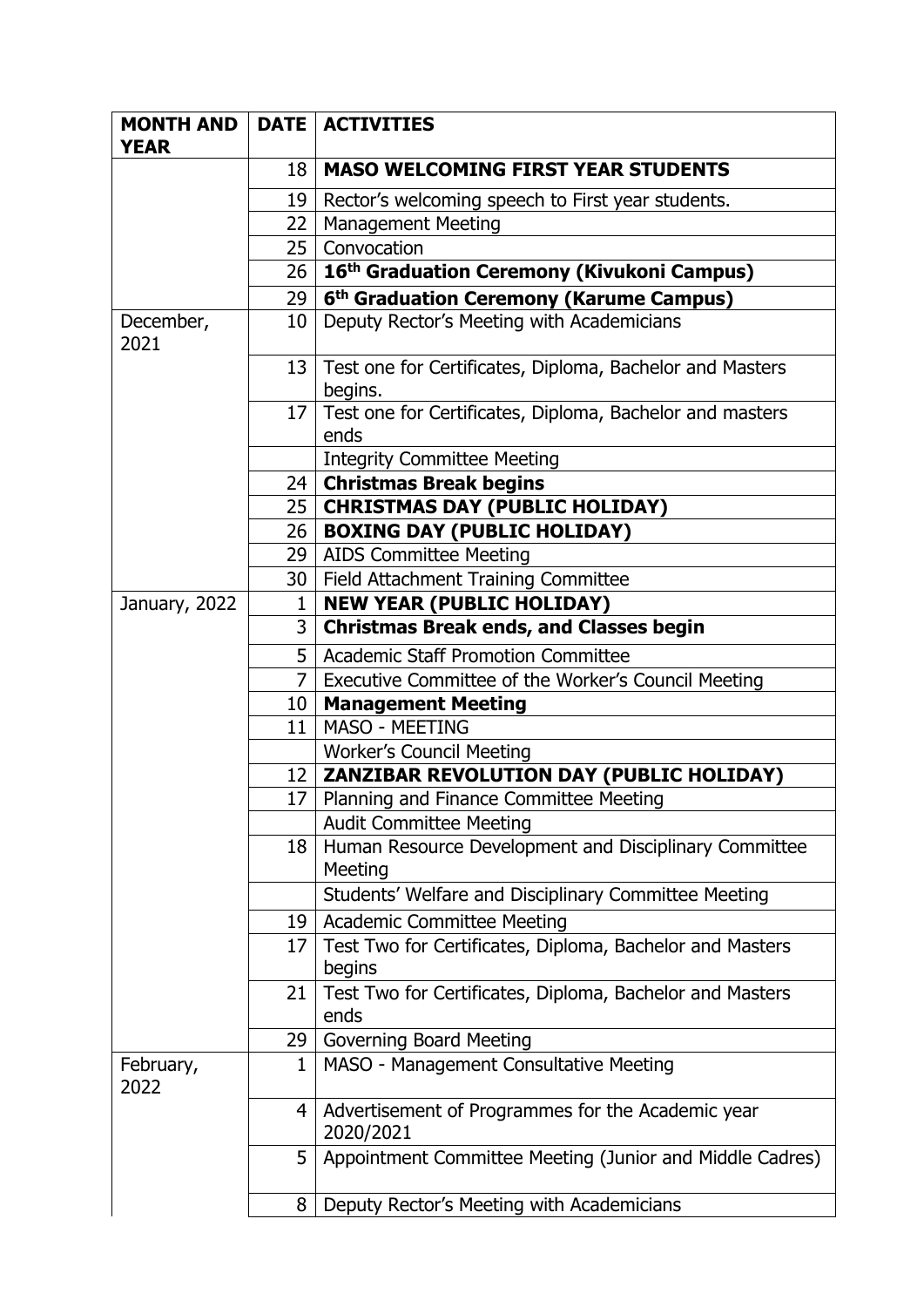| <b>MONTH AND</b> |                 | <b>DATE   ACTIVITIES</b>                                                                                                                    |
|------------------|-----------------|---------------------------------------------------------------------------------------------------------------------------------------------|
| <b>YEAR</b>      |                 |                                                                                                                                             |
|                  | 10 I            | <b>RAAWU &amp; THTU MEETING</b>                                                                                                             |
|                  | 11              | <b>KASA - MEETING</b>                                                                                                                       |
|                  |                 | End of classes for First and Second Semester for Certificate,                                                                               |
|                  |                 | Ordinary Diploma, Bachelor Degree and Master's                                                                                              |
|                  |                 | Programmes                                                                                                                                  |
|                  |                 | <b>Human Resource seminar</b>                                                                                                               |
|                  | 12 <sub>1</sub> | Presentation of research proposals for non-education<br>students at departmental level                                                      |
|                  | 14              | First and Second Semester examination for Certificate,<br>Ordinary Diploma, Bachelor Degree and Master's<br>Programmes for 2021/2022 begins |
|                  | 25 <sub>1</sub> | First and Second Semester examination for Certificate,<br>Ordinary Diploma, Bachelor Degree and Master's<br>Programmes for 2021/2022 ends   |
|                  | 28 I            | <b>Management Meeting</b>                                                                                                                   |
|                  |                 | Mid-year recession for Certificate, Ordinary Diploma,<br>Bachelor Degree and Master's Programmes Begins                                     |
| March, 2022      | 14              | Beginning of Semester II for Academic Year 2021/2022                                                                                        |
|                  |                 | Classes Begin for Certificate, Ordinary Diploma, Bachelor<br>Degree and Master's Programmes                                                 |
|                  | 17              | <b>Departmental Examiners Committee Meeting</b>                                                                                             |
|                  | 22 <sub>1</sub> | <b>Examiners Committee Meeting</b>                                                                                                          |
|                  |                 | Technical HIV/AIDS Sub-committee Meeting                                                                                                    |
|                  | 25              | Consultative Meeting-MASO and Management                                                                                                    |
|                  | 28              | <b>Extra Ordinary Academic Committee Meeting (for First</b><br>and Second Semester Examinations)                                            |
| April, 2022      | 6               | <b>Academic Staff Promotion Committee</b>                                                                                                   |
|                  |                 | <b>Departmental Examiners Committee Meeting</b>                                                                                             |
|                  | 7               | <b>KARUME DAY (PUBLIC HOLIDAY)</b>                                                                                                          |
|                  | 8               | <b>Examiners Committee Meeting</b>                                                                                                          |
|                  | 12              | <b>Extra Ordinary Academic Committee meeting (for</b><br>Supplementary / special examinations)                                              |
|                  | 13              | <b>ACADEMY'S MWALIMU NYERERE DAY</b>                                                                                                        |
|                  | 14              | Planning and Finance Committee Meeting                                                                                                      |
|                  |                 | <b>Auditing Committee Meeting</b>                                                                                                           |
|                  | 15              | Human Resource Development Committee Meeting                                                                                                |
|                  |                 | Students' Welfare and Disciplinary Committee Meeting                                                                                        |
|                  | 26              | <b>UNION DAY (PUBLIC HOLIDAY)</b>                                                                                                           |
|                  | 29.             | Governing Board Meeting                                                                                                                     |
| May, 2022        | 1               | <b>MAY DAY (PUBLIC HOLIDAY)</b>                                                                                                             |
|                  | $\overline{2}$  | Beginning of Test one for Certificate, Diploma, Bachelor and<br>Postgraduate Degree Programmes                                              |
|                  | 3 <sup>1</sup>  | Presentation of research findings for non-education students                                                                                |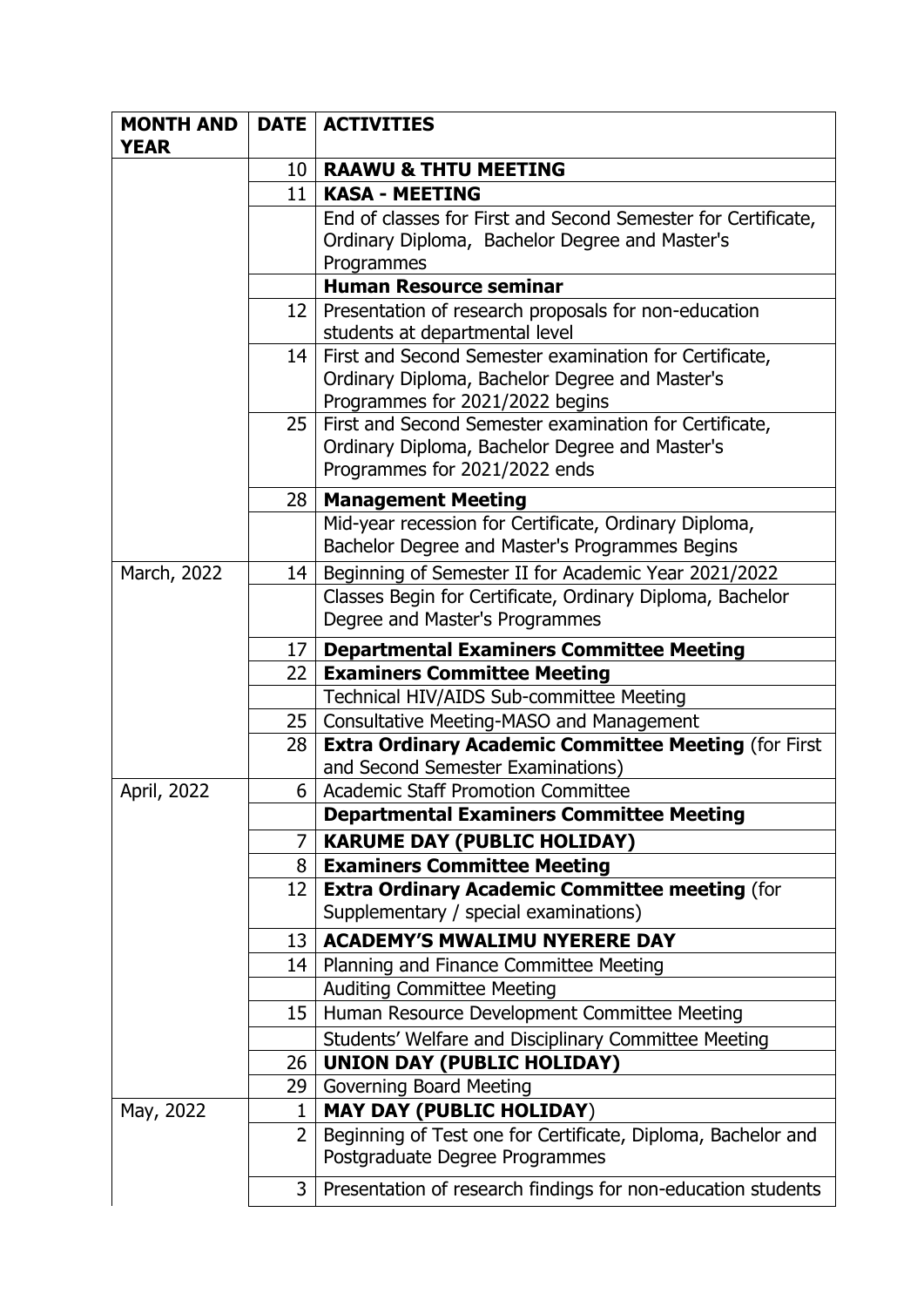| <b>MONTH AND</b> |                 | <b>DATE   ACTIVITIES</b>                                                |
|------------------|-----------------|-------------------------------------------------------------------------|
| <b>YEAR</b>      |                 |                                                                         |
|                  |                 | <b>Integrity Committee Meeting</b>                                      |
|                  | 6               | End of Test one for Certificate, Diploma, Bachelor and                  |
|                  |                 | Postgraduate Degree Programmes                                          |
|                  | $\overline{7}$  | Deputy Rector's Meeting with Academicians                               |
|                  |                 | Submission of field reports/dissertation for non-education              |
|                  |                 | students                                                                |
|                  | 13 <sup>1</sup> | <b>Management Meeting</b>                                               |
|                  | 16 <sup>1</sup> | Advertisement of programmes begins for September, 2022                  |
|                  |                 | Intake for academic year 2022/2023 Certificate and Diploma              |
|                  |                 | programmes                                                              |
|                  | 25 <sub>1</sub> | Executive Committee of the Workers Council Meeting.                     |
|                  | 27              | <b>Worker's Council Meeting</b>                                         |
|                  | 30              | Beginning of Test two for Certificate, Diploma, Bachelor and            |
|                  |                 | Postgraduate Degree Programmes.                                         |
| June, 2022       | 3               | End of Test two for Certificate, Diploma, Bachelor and                  |
|                  |                 | Postgraduate Degree Programmes.                                         |
|                  | 9               | Students' Baraza                                                        |
|                  | 10              | <b>MASO GENERAL ELECTION</b>                                            |
|                  | 14              | <b>RAAWU &amp; THTU MEETING</b>                                         |
|                  | 15              | <b>MNMA AIDS DAY</b>                                                    |
|                  | 20 <sub>1</sub> | Deputy Rector's Meeting with Academicians                               |
|                  | 22 <sub>1</sub> | KASA - Meeting                                                          |
|                  |                 | End of classes for Second Semester Certificates, Ordinary               |
|                  |                 | Diploma and Bachelor Degree Programmes                                  |
|                  | 24              | <b>Human Resource seminar</b>                                           |
|                  |                 | <b>MASO - Farwell Party</b>                                             |
|                  | 27              | Second and First Semester examinations for Certificate,                 |
|                  |                 | Ordinary Diploma, Bachelor Degree and Postgraduate<br>Programmes begin. |
| July, 2022       | 3               | Academic Committee Meeting.                                             |
|                  | 8               | End of Second and First Semester examinations for                       |
|                  |                 | Certificate, Ordinary Diploma, Bachelor Degree and                      |
|                  |                 | Postgraduate Programmes                                                 |
|                  |                 |                                                                         |
|                  | 11 I            | The Beginning of Teaching Practice and Field Attachment                 |
|                  |                 | Training for Certificate, Diploma and Bachelor Degree<br>Programmes     |
|                  |                 |                                                                         |
|                  |                 | <b>Academic Staff Promotion Committee</b>                               |
|                  | 18              | Planning and Finance Committee Meeting                                  |
|                  | 19              | <b>Audit Committee Meeting</b>                                          |
|                  |                 | Human Resource Development and Disciplinary Committee<br>Meeting        |
|                  |                 | Students' Welfare and Disciplinary Committee Meeting                    |
|                  |                 |                                                                         |
|                  | 20              | <b>Academic Committee</b>                                               |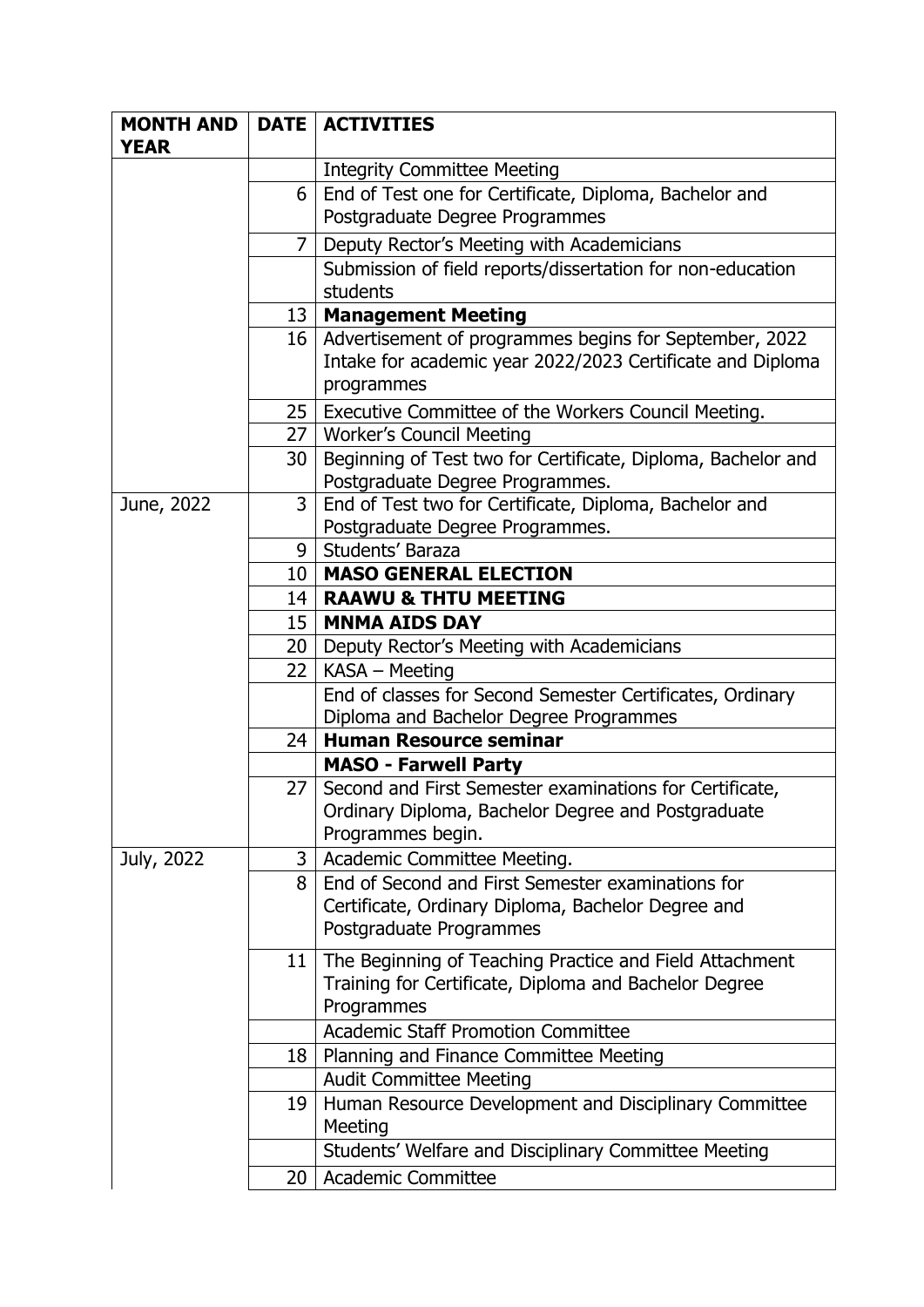| <b>MONTH AND</b>    |                 | <b>DATE   ACTIVITIES</b>                                                                                     |
|---------------------|-----------------|--------------------------------------------------------------------------------------------------------------|
| <b>YEAR</b>         |                 |                                                                                                              |
|                     | 21              | <b>Departmental Examiners Committee (for Second and</b><br><b>First Semester examinations)</b>               |
|                     | 25              | <b>Extra Ordinary Examiners Committee Meeting (for</b>                                                       |
|                     |                 | Second and First Semester examinations)                                                                      |
|                     | 29              | Governing Board's Meeting                                                                                    |
| <b>August, 2022</b> | $\mathbf{1}$    | <b>Extra Ordinary Academic Committee Meeting (for</b>                                                        |
|                     |                 | Second and First Semester examinations)                                                                      |
|                     | 26              | End of Teaching Practice and Field Attachment Training for                                                   |
|                     |                 | Certificate, Diploma and Bachelor Degree Programmes                                                          |
|                     | 29              | Supplementary/Special examinations for Certificates,                                                         |
|                     |                 | Ordinary and Bachelor Degree (September Intake), and                                                         |
| September,          | $2^{\circ}$     | Postgraduate Programmes begin                                                                                |
| 2022                |                 | Supplementary/Special examinations for Certificates,<br>Ordinary and Bachelor Degree (September Intake), and |
|                     |                 | Postgraduate Programmes end                                                                                  |
|                     | 7               | <b>Department Examiners Committee (for</b>                                                                   |
|                     |                 | Supplementary/Special examinations)                                                                          |
|                     | 8               | <b>Management Meeting</b>                                                                                    |
|                     | 9               | <b>Extra Ordinary Examiners Committee Meeting (for</b>                                                       |
|                     |                 | Supplementary/Special examinations)                                                                          |
|                     | 14              | <b>Extra Ordinary Academic Committee Meeting(for</b>                                                         |
|                     |                 | Supplementary/Special examinations)                                                                          |
|                     | 15              | <b>Quality Assurance Committee Meeting</b>                                                                   |
|                     | 19              | <b>Academic Staff Promotion Committee</b>                                                                    |
| October, 2022       | 6               | <b>RAAWU &amp; THTU Meeting</b>                                                                              |
|                     | 12              | Planning and Finance Committee Meeting                                                                       |
|                     |                 | <b>Audit Committee Meeting</b>                                                                               |
|                     | 13 <sup>1</sup> | Human Resource Development and Disciplinary Committee                                                        |
|                     |                 | Meeting.                                                                                                     |
|                     |                 | Students' Welfare and Disciplinary Committee Meeting                                                         |
|                     | 14 <sup>1</sup> | <b>Academic Committee Meeting</b>                                                                            |
|                     | 17              | Academic year 2022/2023 begins                                                                               |
|                     |                 | <b>Orientation and Registration for Certificate, Diploma</b><br>and Bachelor Degree Students                 |
|                     | 21 <sub>1</sub> | <b>Governing Board Meeting</b>                                                                               |
|                     | 24              | Orientation and Registration for Bachelor Degree and                                                         |
|                     |                 | <b>Postgraduate Students</b>                                                                                 |
| November,<br>2022   | 5               | Heads of Academic Departments Meeting                                                                        |
|                     | 12              | <b>Workers' Council Meeting</b>                                                                              |
|                     | 18              | Rector's Meeting with First Year Students                                                                    |
|                     | 22              | <b>Management Meeting</b>                                                                                    |
|                     | 24              | Convocation                                                                                                  |
|                     | 25              | 17th Graduation Ceremony (Kivukoni Campus)                                                                   |
|                     | 28              | 7 <sup>th</sup> Graduation Ceremony (Karume Campus)                                                          |